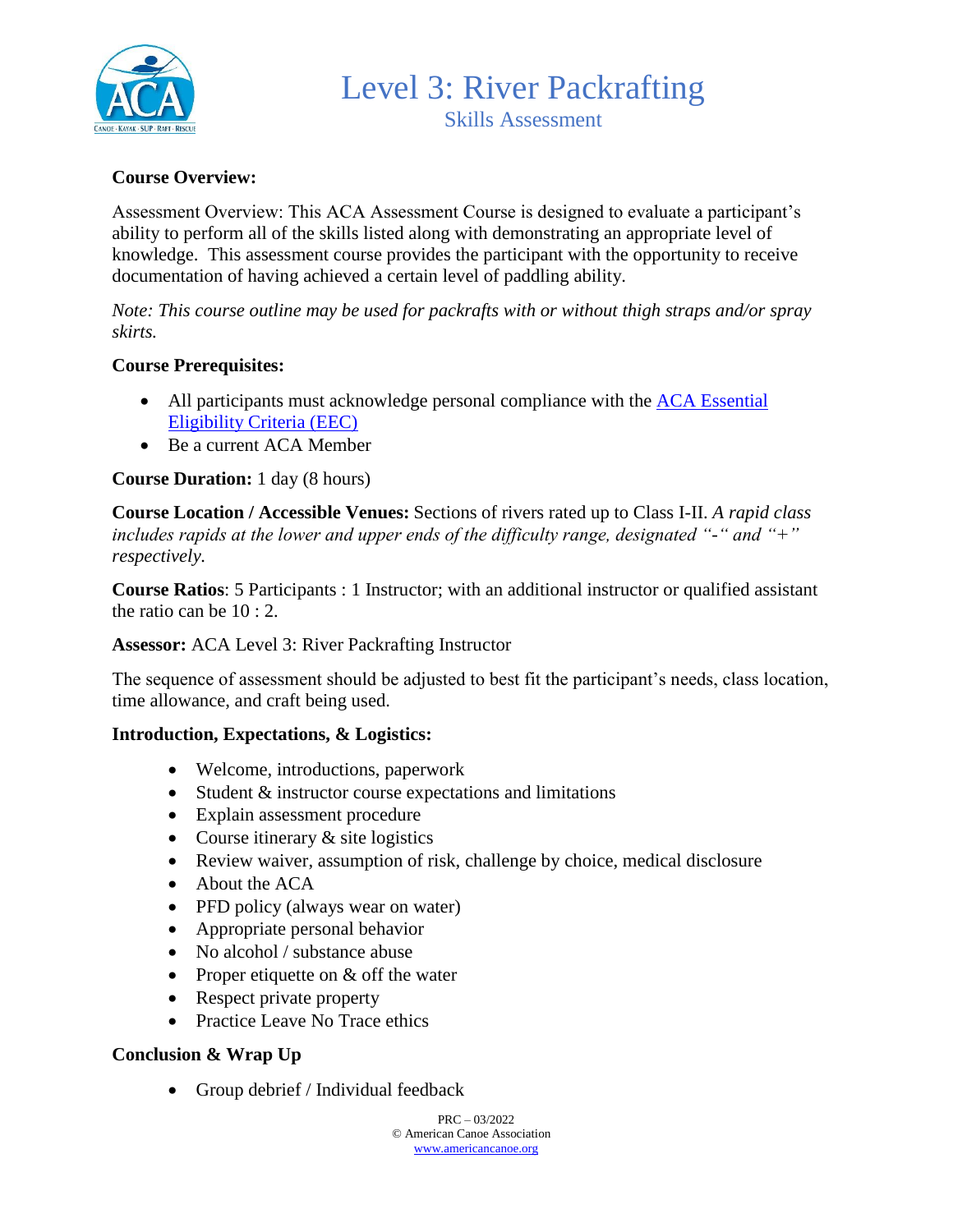

## Skills Assessment

- Course limitations
- Importance of First Aid & CPR
- Importance of additional instruction, practice, experience
- Importance of appropriate level of safety & rescue training
- Life sport / Paddling options
- Local paddling groups / Clubs
- Handouts / Reference materials
- ACA Membership forms
- Course evaluation

| Participant:<br>Jate:<br>л |
|----------------------------|
|----------------------------|

Location and venue:

## *Rating:* ✓*- Passing N - Needs more practice.*

Participant must be able to perform all strokes, maneuvers, rescues, and skills in the appropriate venue. In addition, the participant must demonstrate the appropriate level of knowledge for this skill assessment level.

| <b>EQUIPMENT</b>                                                                                                                                 | P/N | <b>COMMENTS</b> |
|--------------------------------------------------------------------------------------------------------------------------------------------------|-----|-----------------|
| Demonstrate knowledge of packraft designs,<br>configurations, features, accessories                                                              |     |                 |
| Demonstrate knowledge of proper rigging and<br>outfitting, and awareness of potential<br>entrapment/entanglement hazards                         |     |                 |
| Demonstrate proper rigging, fit and release of<br>thigh straps <sup>1</sup>                                                                      |     |                 |
| Best practices for storing, packing, inflating,<br>tempering, deflating and transporting a packraft                                              |     |                 |
| Best practices for securing gear on/in boats for<br>downriver travel                                                                             |     |                 |
| Packraft materials, maintenance and repair<br>techniques                                                                                         |     |                 |
| Demonstrate an understanding of paddling<br>equipment, including personal protective<br>equipment and additional personal and group<br>equipment |     |                 |

<sup>1</sup>Skills not required for those participants paddling a packraft without thigh straps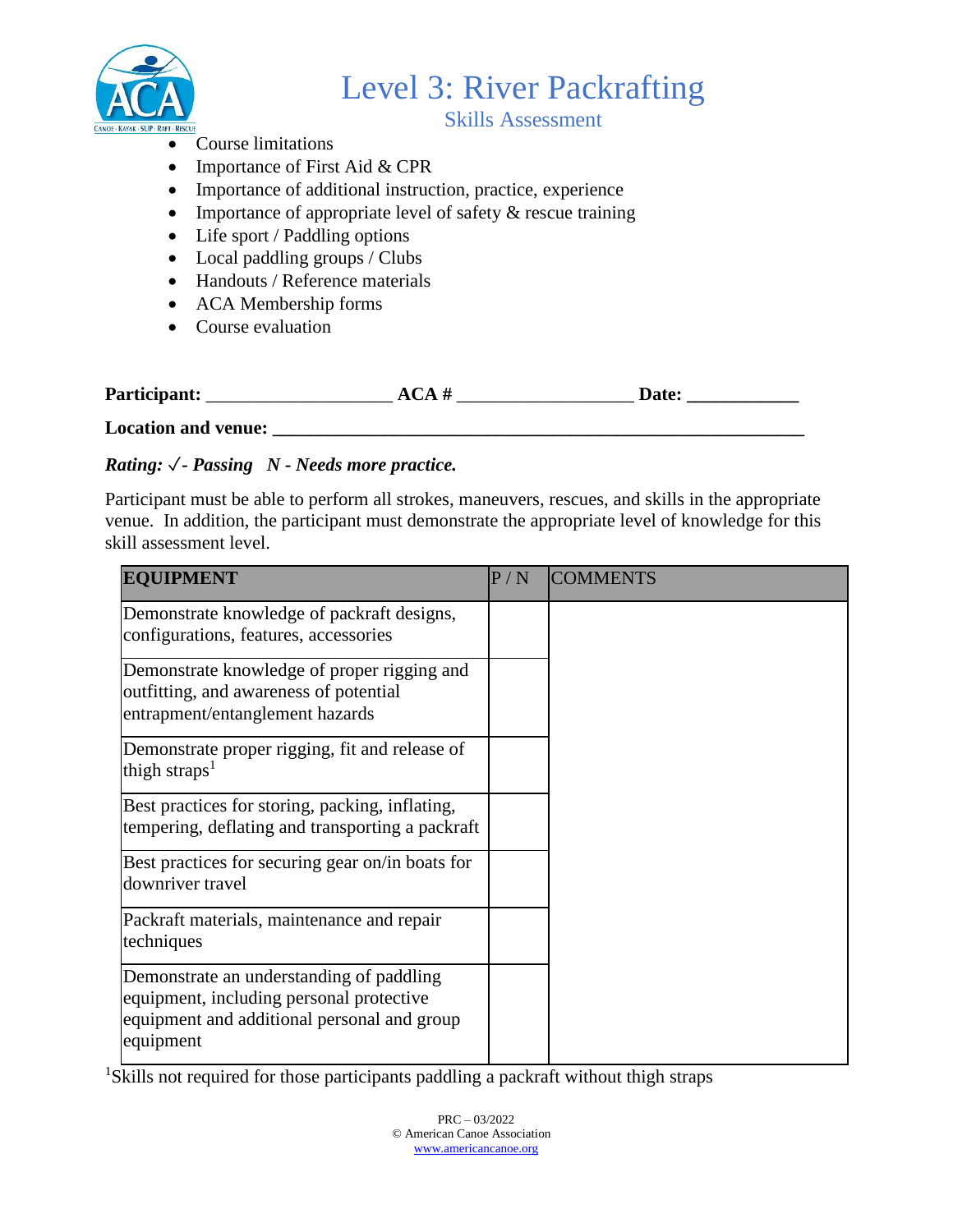

Skills Assessment

| <b>TECHNICAL KNOWLEDGE</b>                                                                                                                                        | P/N | <b>COMMENTS</b> |
|-------------------------------------------------------------------------------------------------------------------------------------------------------------------|-----|-----------------|
| Demonstrate water comfort and confidence                                                                                                                          |     |                 |
| Demonstrate an understanding of river reading<br>and the identification of obstacles (up to Class<br>II rivers)                                                   |     |                 |
| Demonstrate an understanding of the<br>fundamentals of river currents and hydrology,<br>including the identification of river features (up<br>to Class II rivers) |     |                 |
| River running strategies, including group<br>organization, spacing, scouting and portaging                                                                        |     |                 |
| Safety: understand the dangers of packrafting<br>and how to plan an appropriate course to avoid<br>potential hazardous situations                                 |     |                 |
| Avoid cold water shock, hypothermia and<br>hyperthermia by choosing proper clothing and<br>other safety gear                                                      |     |                 |
| Demonstrate knowledge of a float plan<br>(components and filing)                                                                                                  |     |                 |
| Communication and signaling with hand,<br>paddle, whistle (Universal River Signals<br>System)                                                                     |     |                 |

| <b>SAFETY AND RESCUE</b>                                                                                             | P/N | <b>ICOMMENTS</b> |
|----------------------------------------------------------------------------------------------------------------------|-----|------------------|
| Demonstrate an understanding of the principles<br>of rescue, including order of priorities                           |     |                  |
| Model wet exit w/spray skirt in at least two<br>ways: $2$<br>Utilize the spray skirt grab loop                       |     |                  |
| Hands on hull tubes, push boat hard<br>$\bullet$<br>away from body<br>Drive knee up through spray skirt<br>$\bullet$ |     |                  |
| Swim to shore in moving water using<br>defensive and offensive techniques                                            |     |                  |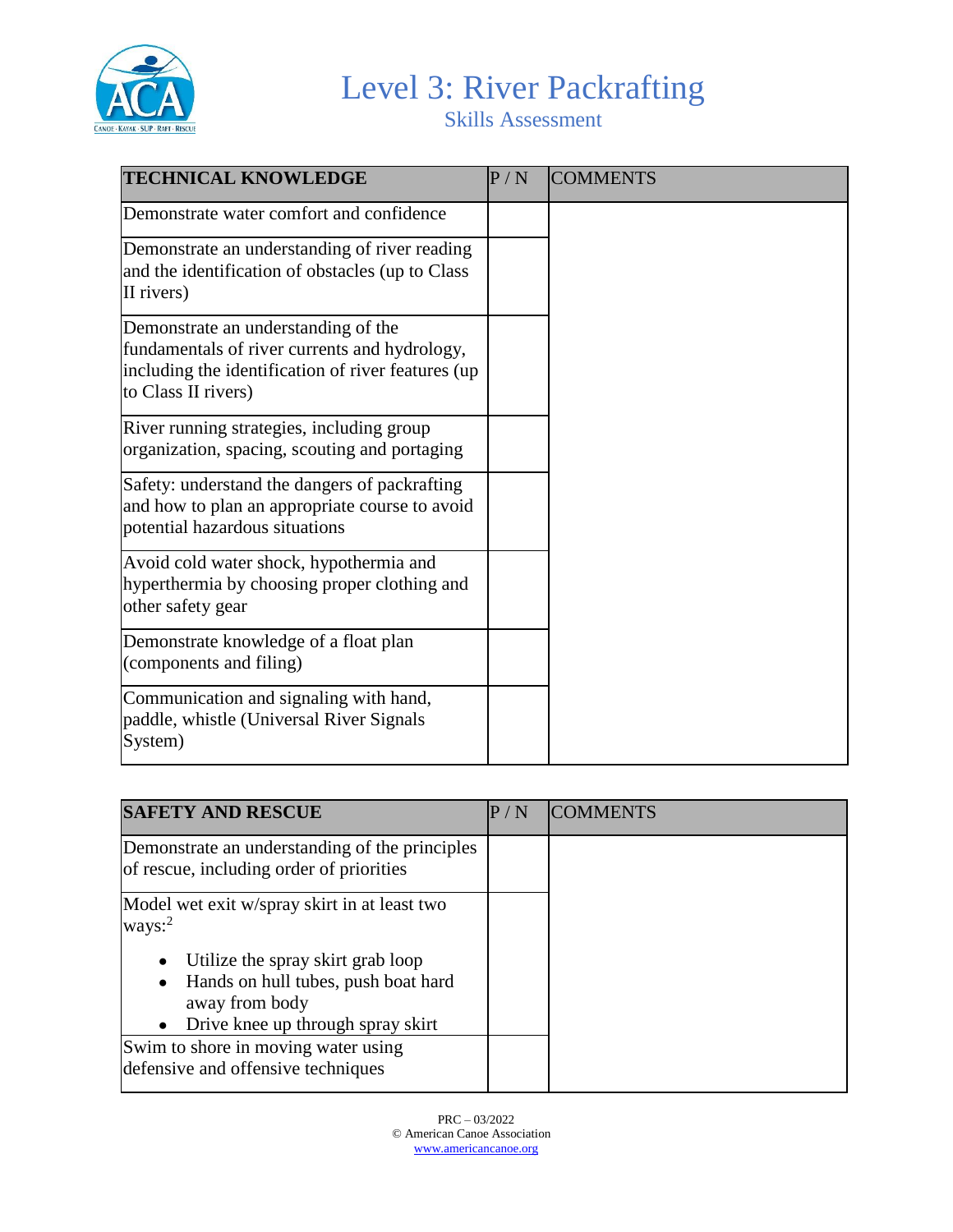

Skills Assessment

| NAYAK : SUP : KAFI : KESCUE .                                                                                                                     |  |
|---------------------------------------------------------------------------------------------------------------------------------------------------|--|
| Demonstrate ability to manage gear while<br>swimming in moving water                                                                              |  |
| Demonstrate ability to self-rescue by emptying<br>packraft and performing an unassisted deep-<br>water reentry                                    |  |
| Demonstrate assisted deep-water re-entry, both<br>as victim and as rescuer                                                                        |  |
| Bulldoze boat to shore                                                                                                                            |  |
| Bow and stern towing for a tired swimmer                                                                                                          |  |
| Throw Rope:                                                                                                                                       |  |
| Rescue rope throw across a 4 foot<br>$(1.2m)$ wide target from 30 feet $(9m)$<br>within 1 minute<br>Proper rope technique as a swimming<br>victim |  |
| Demonstrate knowledge of one- and two-<br>person wading techniques, and describe foot<br>entrapment considerations                                |  |

<sup>2</sup>Skills not required for those participants paddling a packraft without a spray skirt

| <b>STROKES &amp; MANEUVERS</b>                                                     | P/N | <b>ICOMMENTS</b> |
|------------------------------------------------------------------------------------|-----|------------------|
| Demonstrate safe and efficient techniques for<br>lifting and carrying the packraft |     |                  |
| Launching: Low dock or bank for entering boat<br>lin a safe manner                 |     |                  |
| Efficient forward paddling: 50 yards (45m) in a<br>reasonably straight line        |     |                  |
| Stop the packraft from a good speed, forward<br>and reverse                        |     |                  |
| Reverse: 10-yard (9m) paddle with reasonable<br>control                            |     |                  |
| Rotate $360^{\circ}$ on the spot using forward and<br>reverse sweeps               |     |                  |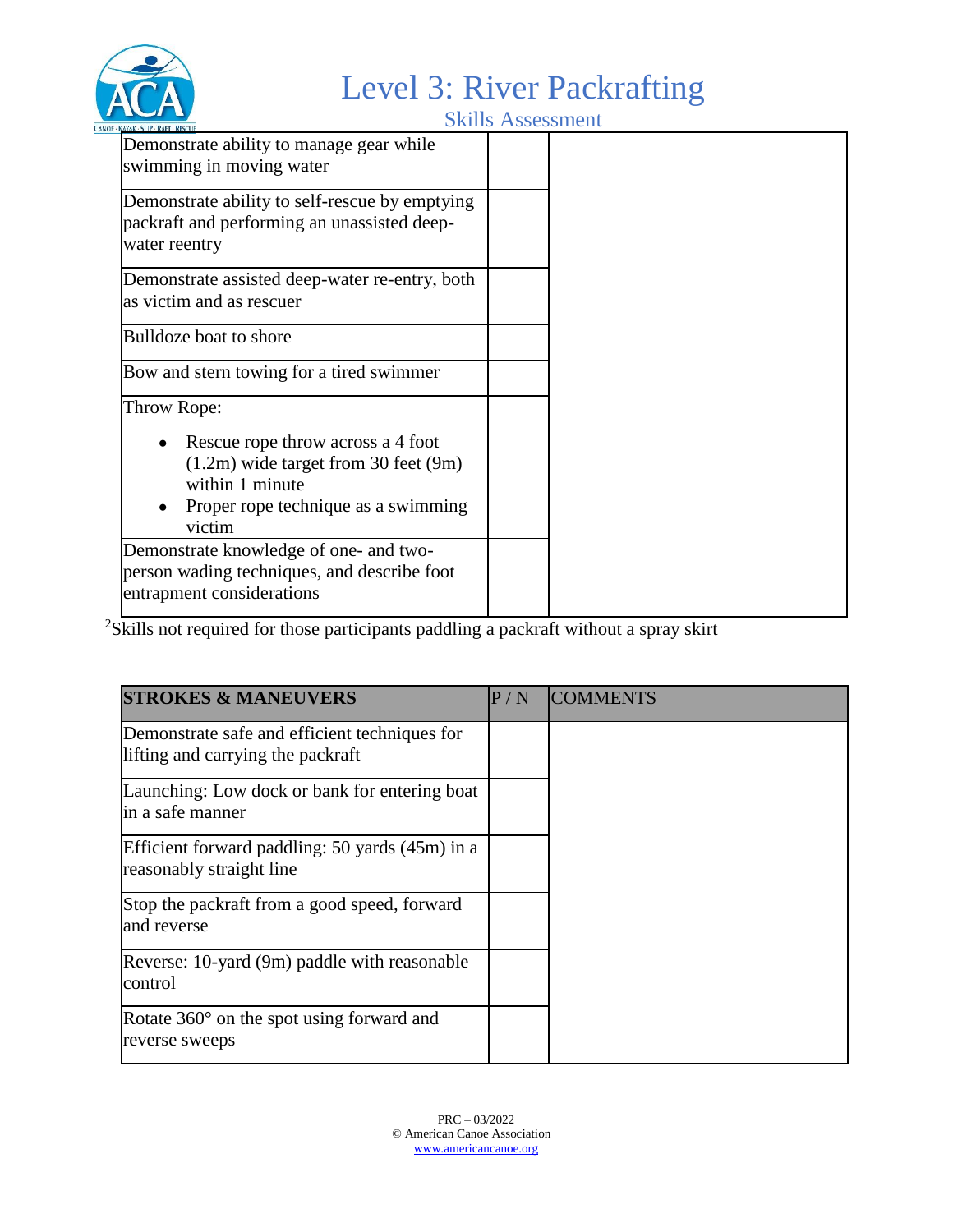

Skills Assessment

| KAYAK SUP RAFT RESCUE                                                               | <u>SIMIN'I ISSOCSINISIN</u> |
|-------------------------------------------------------------------------------------|-----------------------------|
| Turning on the move: sweep strokes while<br>underway                                |                             |
| Figure of 8: paddle a figure of 8 course using a<br>variety of strokes              |                             |
| Landing: Return to dock / shore and exit boat<br>in a safe manner                   |                             |
| Draw sideways: Move the boat sideways 10<br>feet (3m) on both sides                 |                             |
| Ruddering                                                                           |                             |
| Preventing capsize: Low brace and High brace                                        |                             |
| Edging the boat for carved turns                                                    |                             |
| Eddy Turns & Peel Outs, including bow draw                                          |                             |
| Ferrying (Forward and Back)                                                         |                             |
| C-Turn                                                                              |                             |
| S-Turn                                                                              |                             |
| Packraft tripping: One moving water day trip<br>of 5 or more river miles $(8 + km)$ |                             |
| Developing Skills (not required to pass)                                            |                             |
| <b>Boof</b><br>Sidesurf<br>Roll                                                     |                             |

| <b>FINAL ASSESSMENT</b>                               |                        | <b>COMMENTS</b> |
|-------------------------------------------------------|------------------------|-----------------|
| <b>PASS</b>                                           | <b>NEEDS MORE WORK</b> |                 |
| <b>ASSESSOR</b>                                       |                        |                 |
| Assessor must be a currently certified ACA Instructor |                        |                 |
| at or above this level.                               |                        |                 |
| IT or Instructor:                                     |                        |                 |
| Signature:                                            |                        |                 |